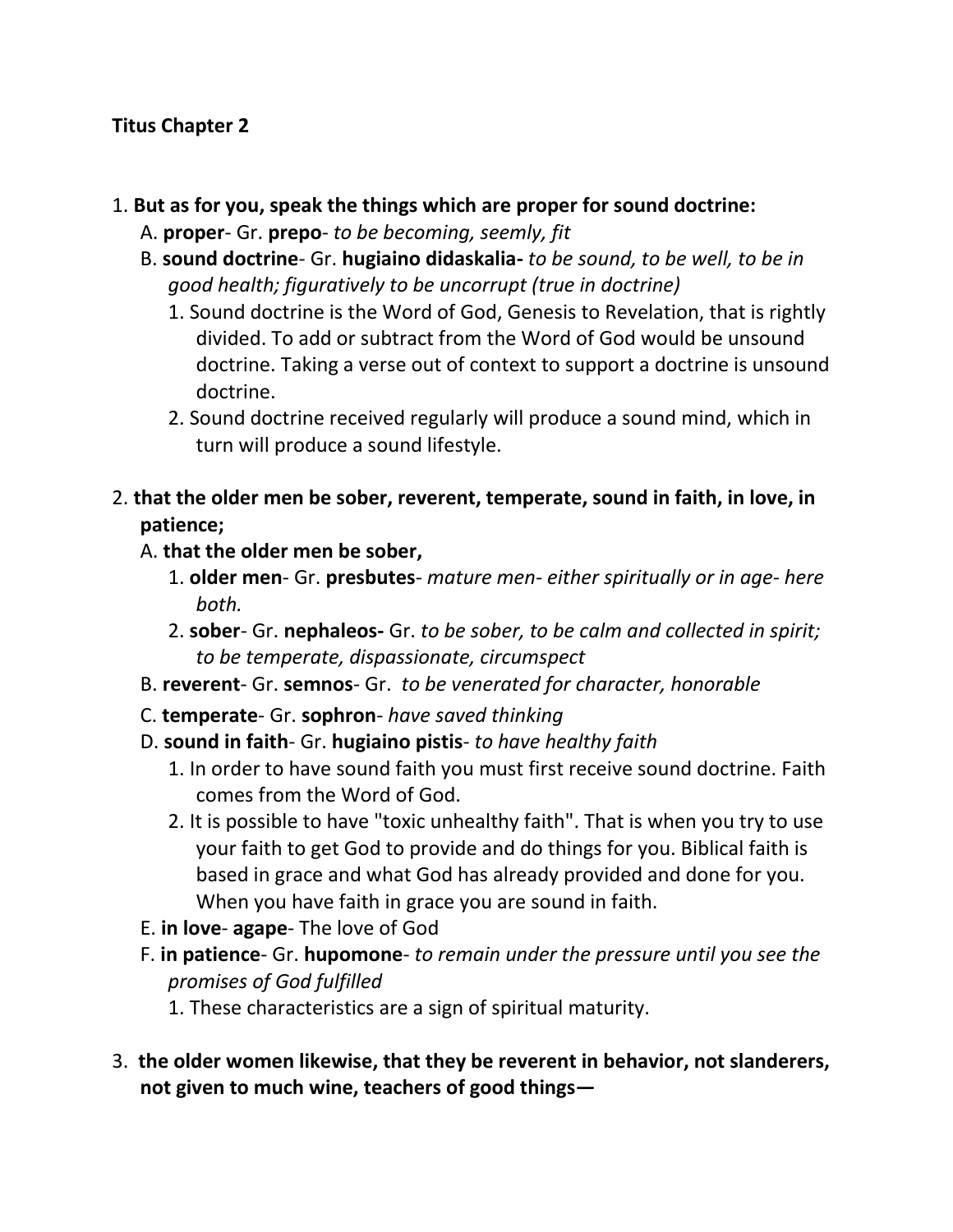- A. **the older women likewise,**
	- 1. **older women** Gr. *presbutis- female mature ones- either in maturity or age- here both.*
- B. **that they be reverent in behavior,**
	- 1. **reverent in behavior** Gr. **katestema hieroprepes** *the state of those who are engaged in sacred service for God*
- C. **not slanderers-** Gr. **diabolos** *to throw accusations that divide*. This is the work of the DEVIL- **Diablo**
- D. **not given to much wine-** Gr. **douloo polus oinos-** *to be enslaved to much wine*
- E. **teachers of good things**
	- 1. **teachers of good things** Gr. **kalodidaskalos**
		- a. Women are noted to speak twice as many words then men. Women should take care to use their words to build up others with good things and not tear down with gossip and slander.
- 4. **that they admonish the young women to love their husbands, to love their children,**
	- A. **admonish** Gr. **sophronizo** *restore one to their senses; to moderate, control, curb, disciple to hold one to their duty; to admonish, to exhort earnestly*
		- 1. This is how the church is to function. The older men and women are to teach and train the next generation. It is sad that in many churches the older saints are being cast aside or at least ignored by the younger. That is why there is so much foolishness present in the church. We need the mentorship of the older to the younger. You should have two mentorship relationships going in your life- you should be mentored by someone older and you should mentor someone younger.
		- 2. The younger are to learn submissively from the elders. 1 Peter 5:5
	- B. **young women** Gr. **neos-** *young in time or age*
	- C. **love their husbands** Gr. **philandros** *to be friends to their husbands*
		- 1. One might think that the word love here would be agape- God's love, but it is **phileo**- *friendship*. Here we see the importance of young married women to understand they need to maintain a friendship with their husbands. Men are activity oriented. One of the best ways for a young married women to be their husband's friend is to find an activity that he likes and join him in it or at least watch him do it.
	- D. **love their children** Gr. **philoteknos** *to be a friend of your children*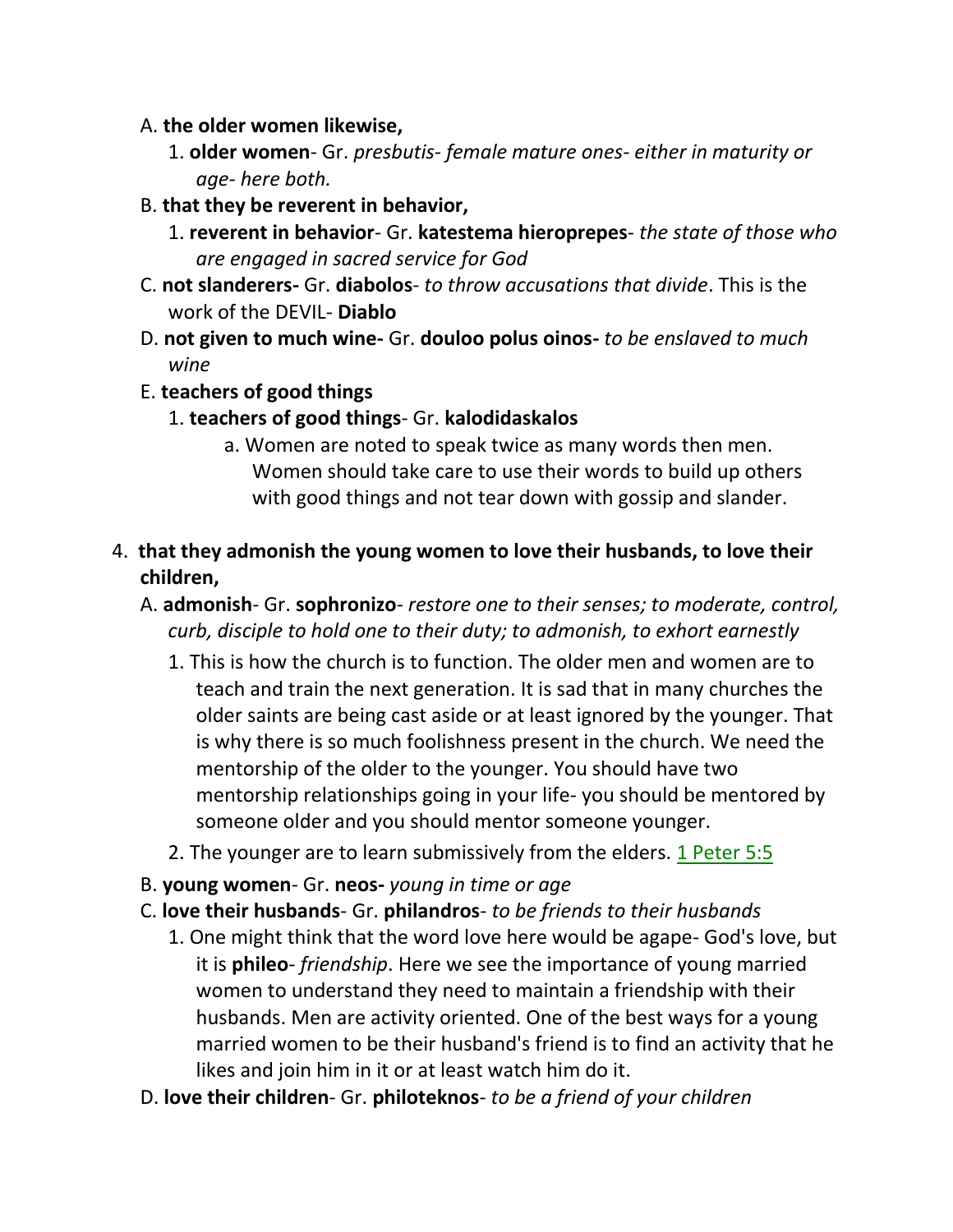1. I have heard it said that you should not be a friend to your children, that you should be their parent. I totally disagree and so does scripture. Here we see that a parent should be a friend to their kids. I think you should not abdicate your role as parent **while** you develop a friendship with your children. I believe so many teenagers rebel because they just see their parents as authority figures and not ones they have a friendly connection with. Find out what you kids are interested in and be involved in their world. You don't have to compromise your Christian standards to do this. You can bring godly standards to what they like and are interested in. You should allow you teenage kids to share what is on their heart without immediately jumping on what is wrong and preaching a sermon. You can pick and choose your moments to teach by the leadership of the Holy Spirit.

# 5. **to be discreet, chaste, homemakers, good, obedient to their own husbands, that the word of God may not be blasphemed.**

#### A. **to be discreet**- Gr. **sophron**- *saved mind*

- B. **chaste** Gr. *hagnos clean*, *that is, (figuratively) innocent*, *modest*
- C. **homemakers** Gr. **oikouros** from **oikos** *house*; and **ouros** *a guard one who stays at and guards the home, a stayer at and worker in the home, that is, domestically inclined*
	- 1. The main warfare for men is outside the home. For women it is to be inside the home. She must fight spiritually for the minds and hearts of her kids, and the welfare of her husband.

#### D. **good**- Gr. **agathos**

1. This is divine good that only comes from intimacy with God

### E. **obedient to their own husbands**

- 1. **obedient** Gr. **hupotasso** to operate in proper rank
	- a. The translation of "obedient" here is not a good one. Children are to obey, but a wife is to submit herself to her husband. Obey means to hearken to the spoken word. That is what children are to do. Wives are to understand their role and choose of their own accord to operate in proper rank that God has ordained for the natural home to operate.
	- b. Authority and submission in marriage is only for natural domestic purposes. A husband is not the head spiritually over his wife. He is the natural head of the home. Spiritually speaking saved men and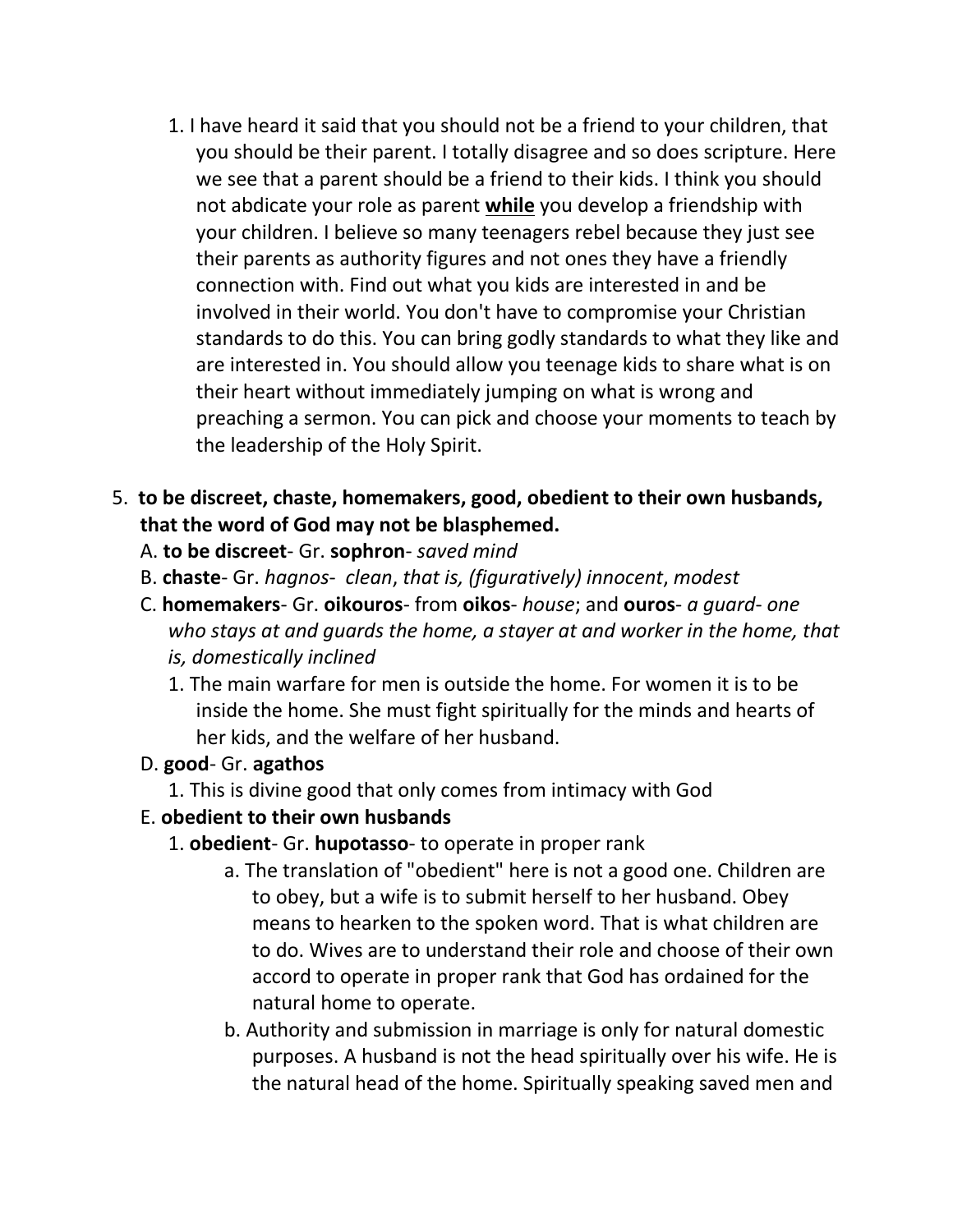women have equal standing in the Lord. In the Lord there is neither male nor female.

#### F. **that the Word of God may not be blasphemed**

- 1. **blasphemed** Gr. **blasphemeo**
	- a. In the culture of the day of Titus women were to obey their husbands in all things. Christianity brought freedom and dignity to women. However, if the Christian doctrine seemed to produce rebellious women, then the gospel would be blasphemed by unbelievers.

#### 6. **Likewise, exhort the young men to be sober-minded,**

- A. **exhort** Gr. **parakaleo** *to call to one's side to instill courage and to call to action*
- B. **young men** Gr. **neos** *new in time or age*
- C. **sober-minded-** Gr. **sophroneo** *to exercise saved thinking*
	- 1. I find it humorous that young women are given seven things to do and young men are only given one! Women are multi-taskers, but men are single focused. For young men they are to focus on one thing. They need only concentrate on renewing their mind to the Word of God. Our soul or mind gets saved by the engrafted Word. When you see a young man who does not have his mind renewed to the Word, you would think that he has lost his mind! Young men badly need discipleship in the Word of God.
- 7. **in all things showing yourself** *to be* **a pattern of good works; in doctrine**  *showing* **integrity, reverence, incorruptibility,**
	- A. **in all things showing yoruself to be a pattern of good works;**
		- 1. **showing yourself** Gr. **parecho** *to show, afford, supply to offer, show or present one's self to exhibit or offer on one's own part*
			- a. Paul moves from exhortations to young women and men to Titus himself.
		- 2. **pattern** Gr. **tupos** *the mark of a stroke or blow, print a figure formed by a blow or impression; an example*
			- a. Our lives should have such an impact on people's hearts and lives that it leaves a lasting impression for good!
			- b. A pastor is not only to teach but leave an example in godly living. Paul also exhorted Timothy in a similar way to Titus to be an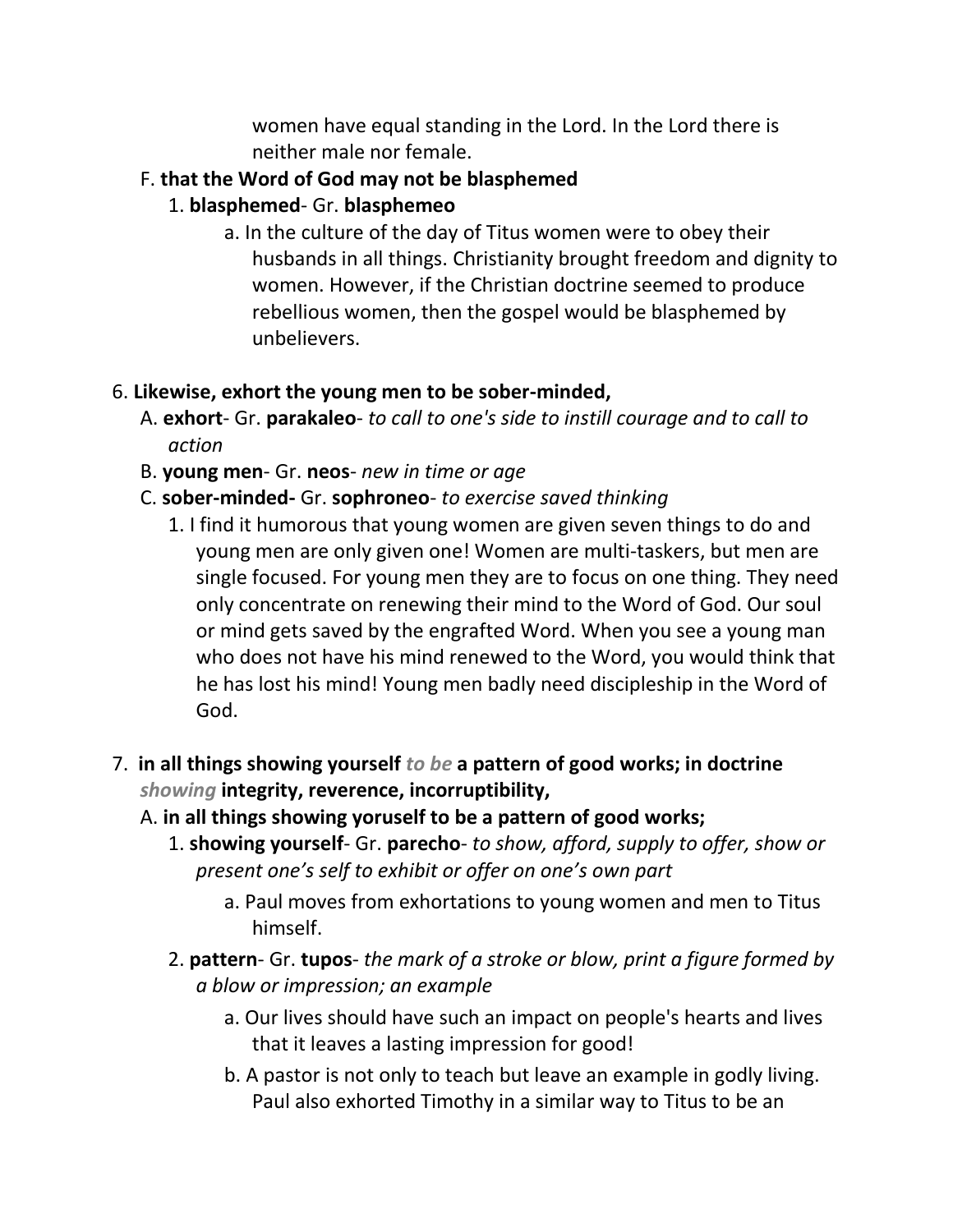example to those around him. 1Ti 4:12

- 3. **good works-** Gr. **kalos ergon**
- B. **in doctrine showing integrity,**
	- 1. **doctrine** Gr. **didaskalia**
	- 2. **showing integrity** Gr. **adiaphthoria** *incorruptibility, soundness, integrity*
		- a. Sound doctrine will keep your from being corrupted by the flesh, world, and the devil.
		- b. It is possible to corrupt the Word of God. 2Co 2:17, 2Co 4:2 This is done by adding to or subtracting from it. It is also done by taking verses out of context to be used for your own private gain or purposes.
- C. **reverence** Gr. **semnotes** *the characteristic of a thing or person which entitles to reverence and respect, dignity, majesty, sanctity*
	- a. Sound doctrine brings respect and dignity.
- D. **incorruptibility** Gr. **aphtharsia** *purity, sincerity, incorrupt*
	- a. Again sound doctrine will protect against corruption.
- 8. **sound speech that cannot be condemned, that one who is an opponent may be ashamed, having nothing evil to say of you.**
	- A. **sound speech that cannot be condemned,**
		- 1. **sound** Gr. **hugies** *to make well*
			- a. Titus was exhorted earlier to remain in sound doctrine. This leads to a sound mind and here sound speech.
		- 2. **speech** Gr. **logos** *word*
			- a. We need have sound word so that opponents may be ashamed. False teaching is shameful but it will be hidden if not exposed by the light of sound doctrine or here "sound word".
		- 3. **condemned** Gr. **akatagnostos** *not able to be censured or blamed, nothing known that could bring condemnation*

a. Unbelievers and carnal Christians are looking for reasons to condemn those who practice and preach the truth of the Word of God. We are to not give them any ammunition. 1Ti 5:14; 1Pe 2:12, 1Pe\_2:15, 1Pe\_3:16

- B. **that one who is an opponent may be ashamed,**
	- 1. **opponent-** Gr. **anantios** *over against, opposite of place, opposite, contrary opposed as an adversary, hostile, antagonistic in feeling or act*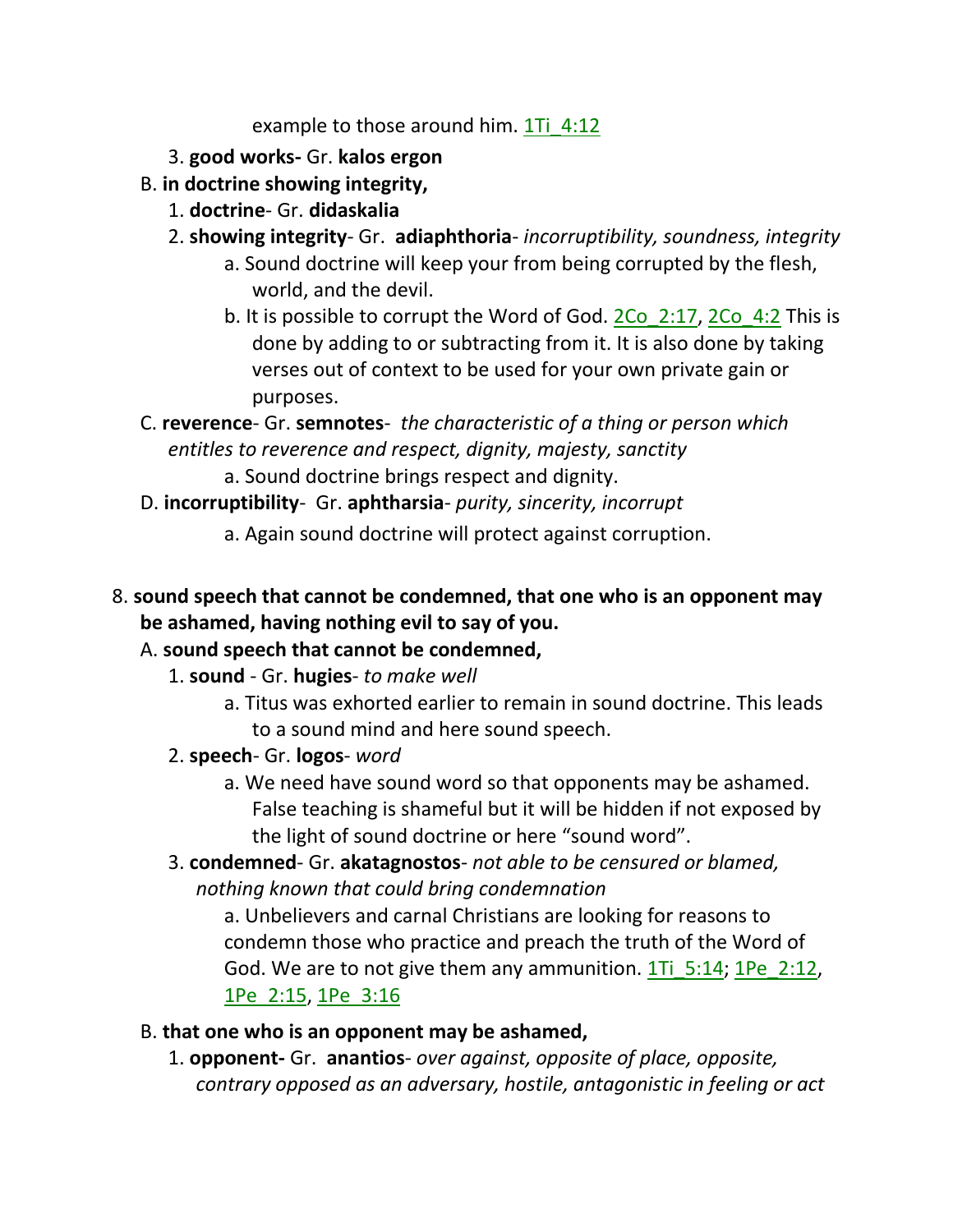- a. This is not always unbelievers, but also many times carnal Christians are an opponent of the Word of God through their thoughts and deeds.
- 2. **ashamed** Gr. **entrepo** *to turn one on himself and so be ashamed (to blush)*

### C. **having nothing evil to say of you.**

- 1. **evil-** Gr. **phaulos** *foul, putrid*
	- a. It is sad that unbelievers have many foul, but true things to say concerning what they have seen and heard Christians do.
- 9. **Exhort bondservants to be obedient to their own masters, to be well pleasing in all** *things,* **not answering back,**

#### A. **Exhort bondservants to be obedient to their own masters,**

#### 1. **bondservants**- Gr. **doulos**- *involuntary slaves*

- a. There were two types of slaves in the ancient world- involuntary and voluntary. If a slave was able to receive freedom they could choose to remain a slave to their owner if they wished. This is the type of relationship with have with God. He purchased our freedom but we have a choice to serve Him or not.
- b. In this verse Paul is talking about involuntary slaves. He is exhorting this kind of slaves to become voluntary slaves in their hearts.
- c. Notice, that Paul did not preach against the institution of slavery although it was evil. The power of Christianity is to produce the character and life of Jesus in any and every situation we might find ourselves. Slaves who were obedient with a good attitude were not normal. It would be a witness to both the masters and to fellow slaves.
- d. In the day we live in today we do not have slavery. It would be appropriate to relate the verses about slaves and masters in the NT to employers and employees.

#### 2. **obedient**- Gr. **hupotasso**- *to operate in proper rank*

a. Here Paul uses the word for submission in the Greek and not obedience. Obedience means to hearken to the voice. This is what children are to do with parents. Masters in the ancient world expected obedience, knowing that the slaves weren't serving them from a willing heart. However, it was out of the normal to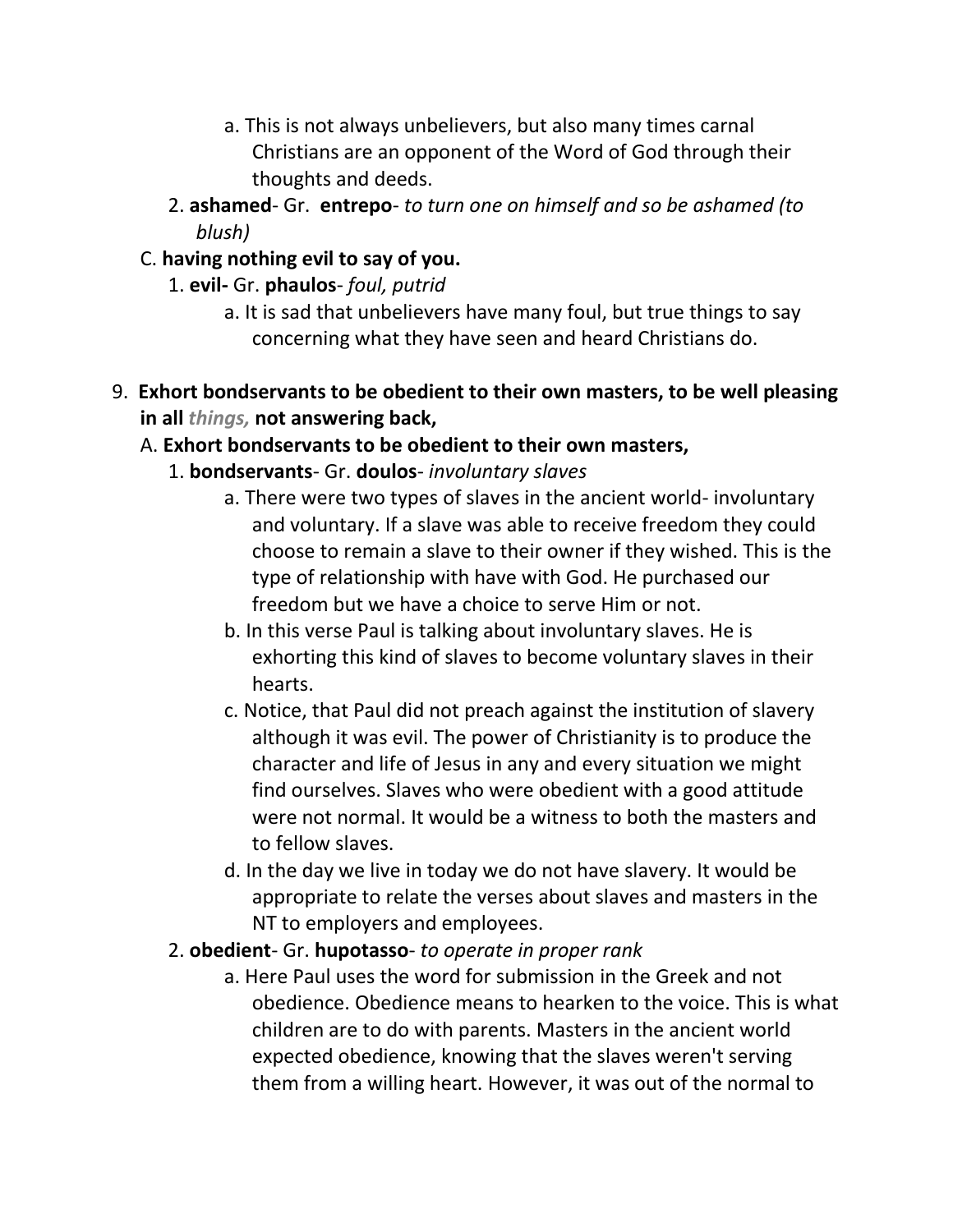have a slave submit to the master from their heart.

- b. God wanted slaves to be submissive to their masters. Submission comes from the heart. Submission always starts with the Lordship of Jesus. When you choose to serve Jesus in all you do then you will find it easy to serve anyone anywhere. The joy in service is that you are doing everything as unto the Lord and not unto men, and knowing you will receive your reward from the Lord and not men. Eph\_6:5-8; Col\_3:22-25
- 3. **masters** Gr. **despotes** from **deo** *to bind and* **posis** (*a husband); an absolute ruler*

# B. **to be well pleasing in all things,**

- 1. **well pleasing** Gr. **euarestos**
	- a. We are not to be men-pleasers- that is to serve only when others are looking and to make a good impression. Eph. 6:6 We are however to be well pleasing to our employers, which means we seek to serve the Lord from the heart and try to do all we can to be a blessing to those over us. Ultimately, however, our value and significance comes from the Lord and not from men.

## C. **not answering back**

- 1. **answering back** Gr. **antilego** *to talk back*
	- a. We are not to talk back to our bosses. It is alright to ask questions, and if appropriate to give advice in a good attitude, but not talk back.

### 10. **not pilfering, but showing all good fidelity, that they may adorn the doctrine of God our Savior in all things.**

- A. **not pilfering,**
	- 1. **pilfering** Gr. **nosphizomai** *to purloin, embezzle, withdraw covertly and appropriate to one's own use; to take things of small value*
		- a. We ought not take things from our employer even if it is of small value such as pens and office supplies.
- B. **but showing all good fidelity,**
	- 1. **good fidelity** Gr. **agathos pistis** *good faith*
- C. **that they may adorn the doctrine of God our Savior in all things**
	- 1. **adorn** Gr. **kosmeo** *to put in order, arrange, make ready, prepare to ornament, adore metaphorically to embellish with honor*
		- a. Our godly lifestyle puts cosmetics on the face of the gospel and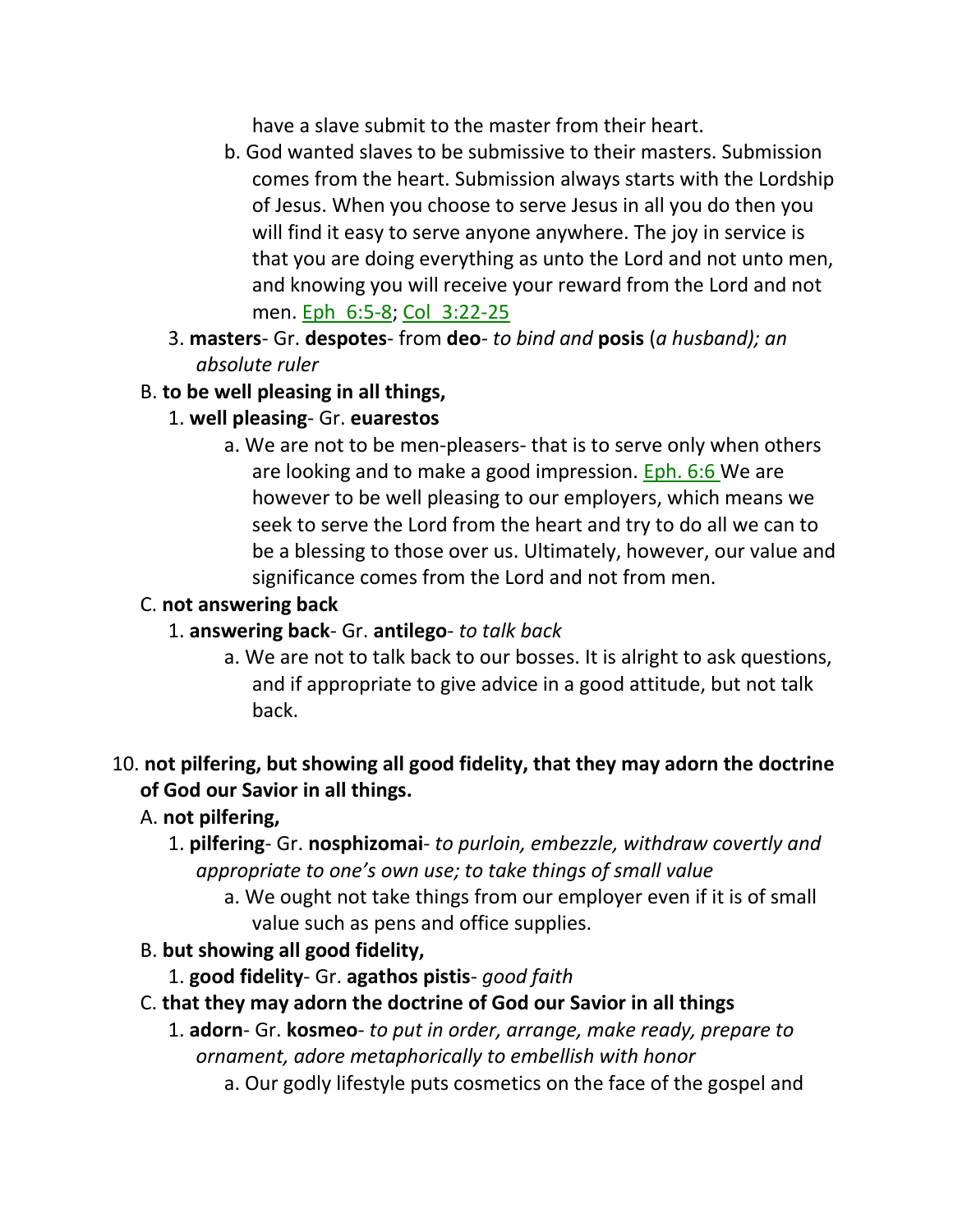make it attractive for all who are looking.

- b. Unbelievers are always watching Christians to see if our lifestyles back up what we stand for and preach. Mat\_5:16 Phi\_1:27 Phi\_2:15-16 1Pe\_2:12 1Pe\_3:16
- 2. **doctrine** Gr. **didaskalia**
- 11. **For the grace of God that brings salvation has appeared to all men,** 
	- A. **grace** Gr. **charis** *unmerited favor; the ability and resources of God freely given on the basis of the finished work of Christ.*
	- B. **brings salvation** Gr. **soterion** *saving, bringing salvation- wholeness, deliverance, health, and prosperity*
	- C. **appeared** Gr. **epiphaino** *to show to or up; bring to light; to appear, become visible to become clearly known, to show one's self*
		- 1. Some wonder what will happen to those who never heard the gospel or of God's grace. Here we see that the scripture teaches that God's grace has appeared to ALL MEN. Luk 3:6, John 1:9, Rom 10:18, Col 1:23
			- a. God's grace can be seen in creation. Psa\_96:1-3, Rom 1:20
			- b. God's grace is seen in man having a conscience which convicts of wrong and God's gift of a free will which gives man the ability to turn to God for salvation. Rom. 2:15
			- c. Jesus is the personification of God's grace. John  $1:17$  God's grace was seen in the coming of God's Son to the earth to die for our sins. Titus 3:4
			- d. God's grace is manifested in the gospel being proclaimed by the church world wide by media and personal contact. Luk  $3:6$ Mar\_16:15, Col\_1:23
	- D. **all men** 
		- 1. Notice it says grace has **appeared** to all men, not that all men have **received** grace and are saved. You must receive grace by faith to be saved. John 1:12, Eph. 2:8-9
- 12. **teaching us that, denying ungodliness and worldly lusts, we should live soberly, righteously, and godly in the present age,** 
	- A. **teaching us that,**
		- 1. **teaching** Gr. **paideuo** *to child train, to cause children to learn*
			- a. Not all people are God's children and are born again. Once you are born again by grace, then grace will child train you to live godly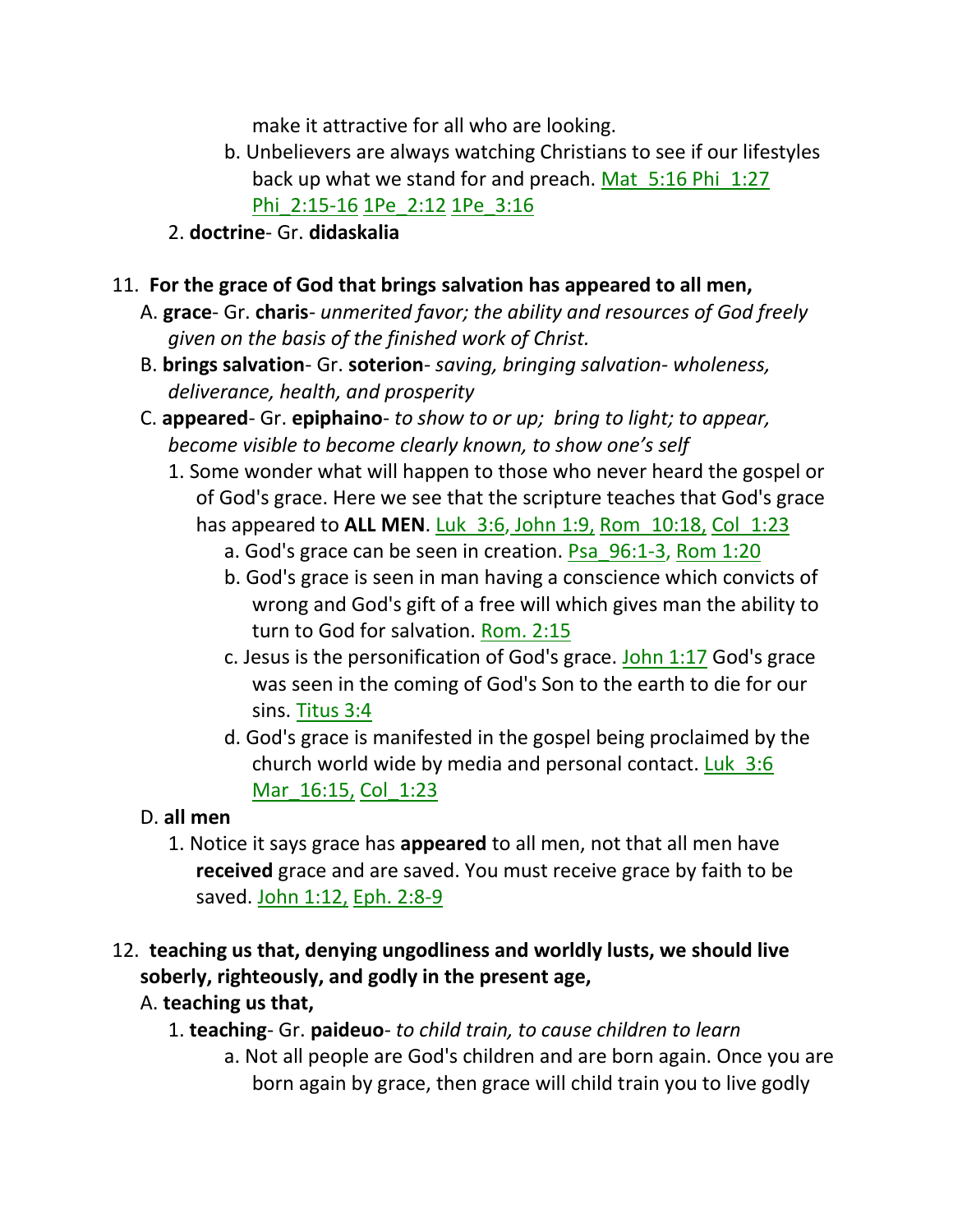and to refrain from living in the flesh. The Father is holy and grace will child train us to live holy as well.

- b. Grace trains us through the teaching of the Word of God and through the Holy Spirit.
- c. Jesus was the grace of God personified. One of the main functions of the ministry of Jesus was to teach. He also commanded His disciples to make disciples of all nations teaching them all that he taught.
- d. Christians need to be continually taught the whole counsel of the Word of God to live righteously and godly.
- B. **denying ungodliness and worldly lusts,**
	- 1. **denying** Gr. **arneomai** *not to accept, to reject, to refuse something offered*
	- 2. **ungodliness** Gr. **asebeia** *to lack reverence for God*
	- 3. **worldly lusts** Gr. **kosmiko epithumia**
- C. **we should live soberly,**
	- 1. **live soberly** Gr. **zao sophronos** *to live with saved thinking*
- D. **righteously** Gr. **dikaios**
- E. **and godly in the present age**
	- 1. **godly** Gr. **eusebos** *with good piety*
	- 2. **present age** Gr. **nun aion**
		- a. There is a present age and there is an age to come. Mat 12:32, Mar\_10:30, Luk\_18:30, Eph\_1:21, Heb\_6:5 What we do now effects our standing in the next age.
		- b. Because there is a coming age, we are to turn from sin and live godly. 2 Pet. 3:11
		- c. If someone says they are under grace and is living ungodly, they are deceived. Romans 6:14 says so! Romans 6:14 says For **SIN SHALL NOT HAVE DOMINION** over you for you are **UNDER GRACE**. So if sin is having dominion over you, then **YOU ARE NOT UNDER GRACE**! You are under the control of you flesh! Grace is the empowerment of God to live free from sin and honor God in your thoughts, actions, and deeds.
- 13. **looking for the blessed hope and glorious appearing of our great God and Savior Jesus Christ,**

A. **Looking-** Gr. **prosdechomai**- *to expect: the fulfilment of promises*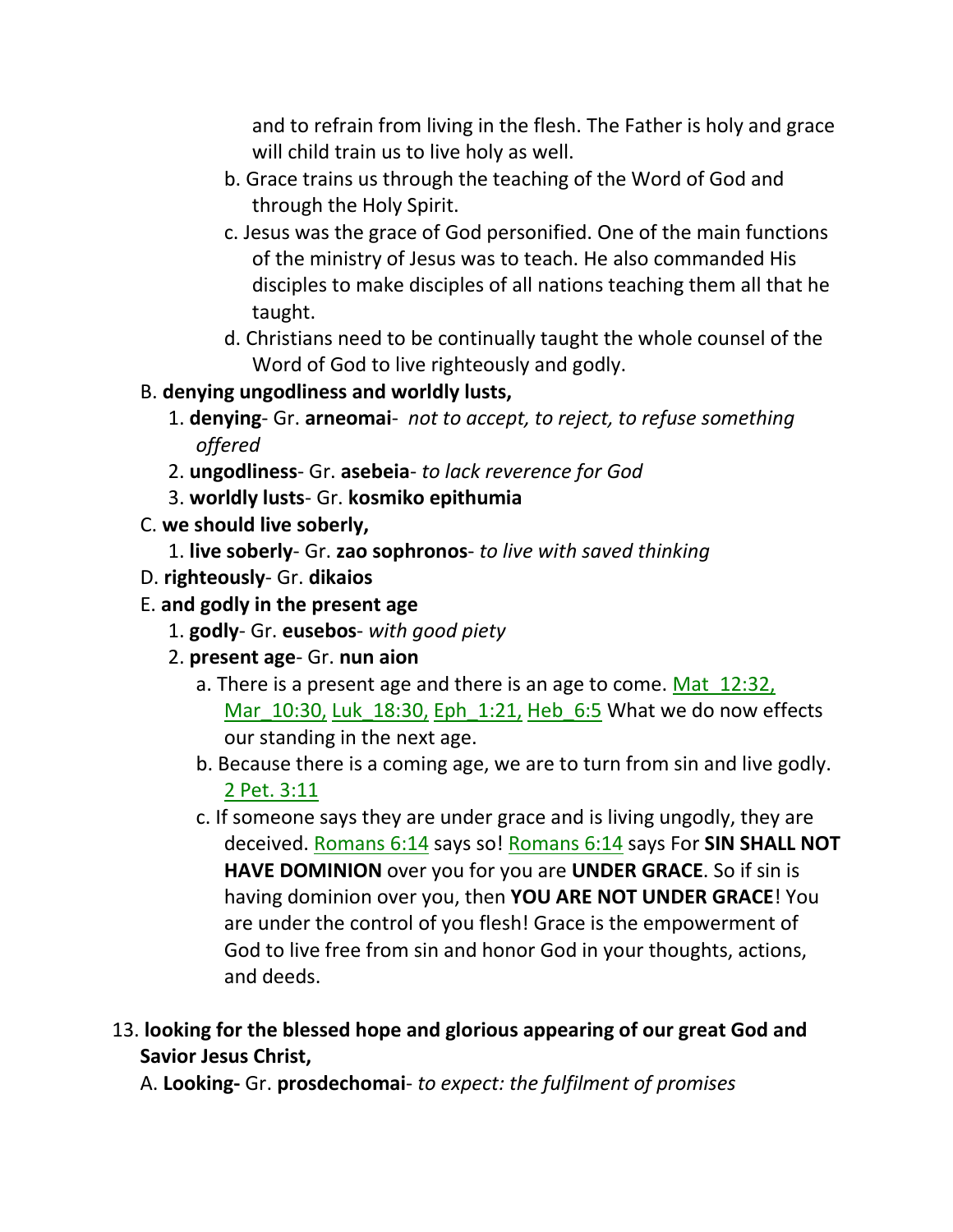1. Christians are to eagerly expect the return of the Lord. I think many Christians will verbally say that Jesus is coming back, but I think many doubt it.

2. Unbelievers do not believe in the second coming of Christ. They make fun of it. We should expect it and not shy away from our belief and witness that Christ is coming again.

### B. **blessed**- Gr. **makarios**- *happy, joyous*

# C. **hope**- Gr. **elpis**- *confident expectation of good*

- 1. For Christians the appearance of Christ is a happy and joyous hope. For the world it is a fearful thing they want to avoid thinking about. It is interesting how many movies are coming out about the end of the world. These movies are being made by unbelievers. They try to make the end of the world as something to be joked about or to be a fantasy, but even unbelievers know there is an end coming.
- D. **glorious** Gr. **doxa** *splendor*
- E. **appearing** Gr. **epiphaneia** we get our English word **epiphany** from this.
- F. **our Great God and Savior Jesus Christ** 
	- 1. Jesus is both our Savior and our God- John 1:1, 14
- 14. **who gave Himself for us, that He might redeem us from every lawless deed and purify for Himself** *His* **own special people, zealous for good works.**

### A. **who gave Himself for us**

- 1. **gave himself**-Gr. **didomi**
	- a. Jesus gave Himself to redeem us. There is nothing more valuable that could be given! Eph\_5:2, Eph\_5:23-27; 1Ti\_1:15, 1Ti\_2:6
- B. **that He might redeem us from every lawless deed and purify for Himself His own special people,**
	- 1. **might redeem** Gr. **lutroo** *to release on receipt of ransom; to redeem, liberate by payment of ransom; to liberate, to deliver: from evils of every kind, internal and external*
		- a. Notice the word "might"- This is in the subjunctive mood in Greek, which is the mood of possibility, **not certainty**.
		- b. Jesus died that he might redeem all mankind. However, man must first believe and receive Christ and what He has done for them to enjoy redemption. There are many that will spend eternity separated from God because they rejected the redemption that is in Christ Jesus. Redemption is only in Christ Jesus. We enter into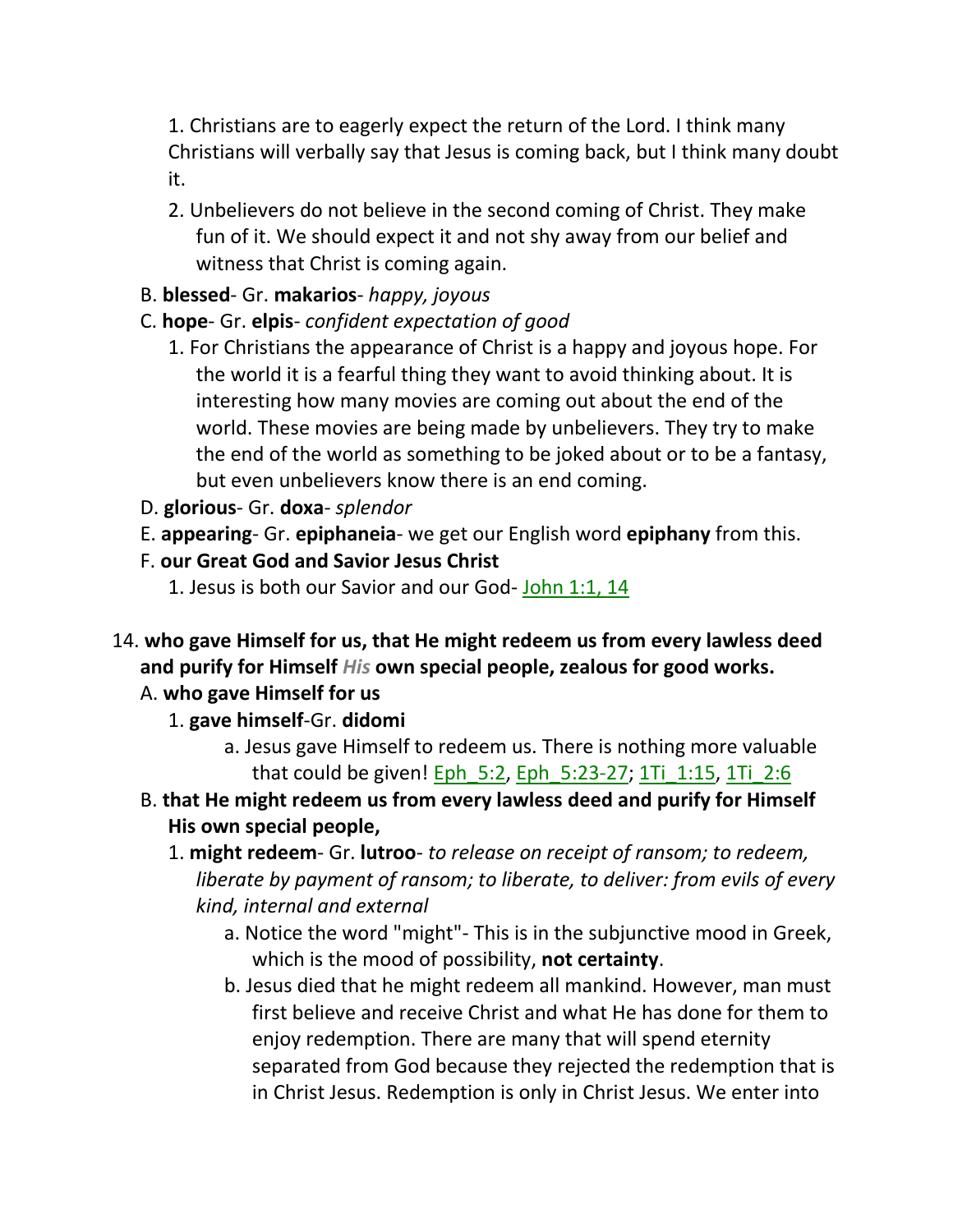Christ by faith through grace.

c. Jesus gave Himself so that He would redeem us from this present evil world. Gal\_1:4

# 2. **lawless deed**- Gr. **anomia**- *without law*

- a. We are free from the law of Moses, but not from law. We are now to live by the law of love, law of faith, and the law of the Spirit of life that is in Christ Jesus.
- b. When a Christian commits a sin they commit a lawless deed. That means the deed is done not in love, not in faith, and not trusting in the Spirit of life that is in Christ Jesus.
- c. We do not have to sin. We can operate in the laws of God and overcome!
- 3. **purify** Gr. **kathrizo** *to cleanse*
	- a. Jesus did not die for us for us to live sloppy fleshly lives without any guilt. He redeemed us to purify us!
- 4. **special** Gr. *that which is one's own, belonging to one's possessions*  1Pe\_2:9
- 5. **people-** Gr. **laos-** *God's covenant people*
	- a. God is good and He is pure. When we walk in the Word of God and the Spirit of God we will be seen as God's special people. People will recognize us as belonging to God when we live pure lives and do good works.

# C. **zealous for good works**

- 1. **zealous** Gr. *one burning with zeal, a zealot*
	- a. Today some grace teachers are disparaging of good works. They teach all we need to do is "rest in Jesus". However, grace produces good works. 1 Cor. 15:10, Tit\_2:7, Tit\_3:8 Eph\_2:10; 1Ti\_2:10, 1Ti\_6:18; Heb\_10:24
	- b. Our rest in the grace of God in our vertical relationship with God is to be turned into dynamic work horizontally in the world for the gospel and to benefit people.
- 2. **good works** Gr. *kalos ergon*
- 15. **Speak these things, exhort, and rebuke with all authority. Let no one despise you.**

# A. **Speak these things,**

1. Ministers across the land are less and less speaking these things. These